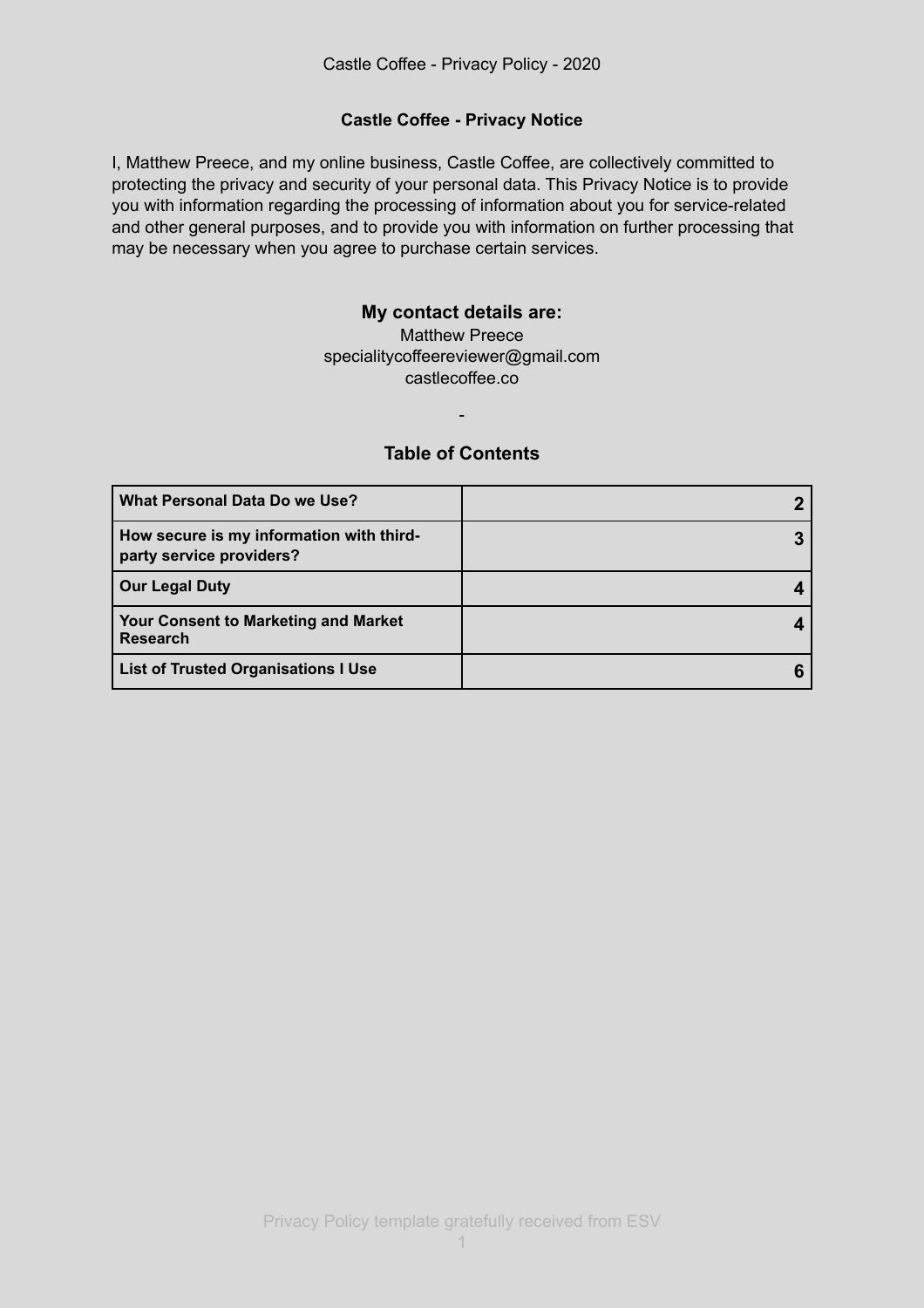# **What personal data will Castle Coffee use?**

Castle Coffee will collect, store, and use the following categories of personal data about you: Your name, postal address, email, telephone number.

### **Castle Coffee will use your personal data to assist it in carrying out the following:**

- Information will be collected at checkout to fulfil your order and collect delivery instructions. You will be required to provide; Name, Delivery Address, Contact Details, Email, Payment Method. These items can either be stored on the account if you create a personal log in.
- We will pass on your information provided i.e. your Name, Contact Number & Delivery Details to the retrospective organisation i.e. coffee roaster or provider of the goods purchased.
- Castle Coffee for now doesn't hold any stock so to be able to enable orders to be fulfilled via the drop ship business model we need to share these details with the retrospective supplier only. This is the only time your information is shared.
- Contacting you in relation to any product updates or special offers which may be of interest to you or your business
- See list of trusted organisations I use, which is found at the end of this policy document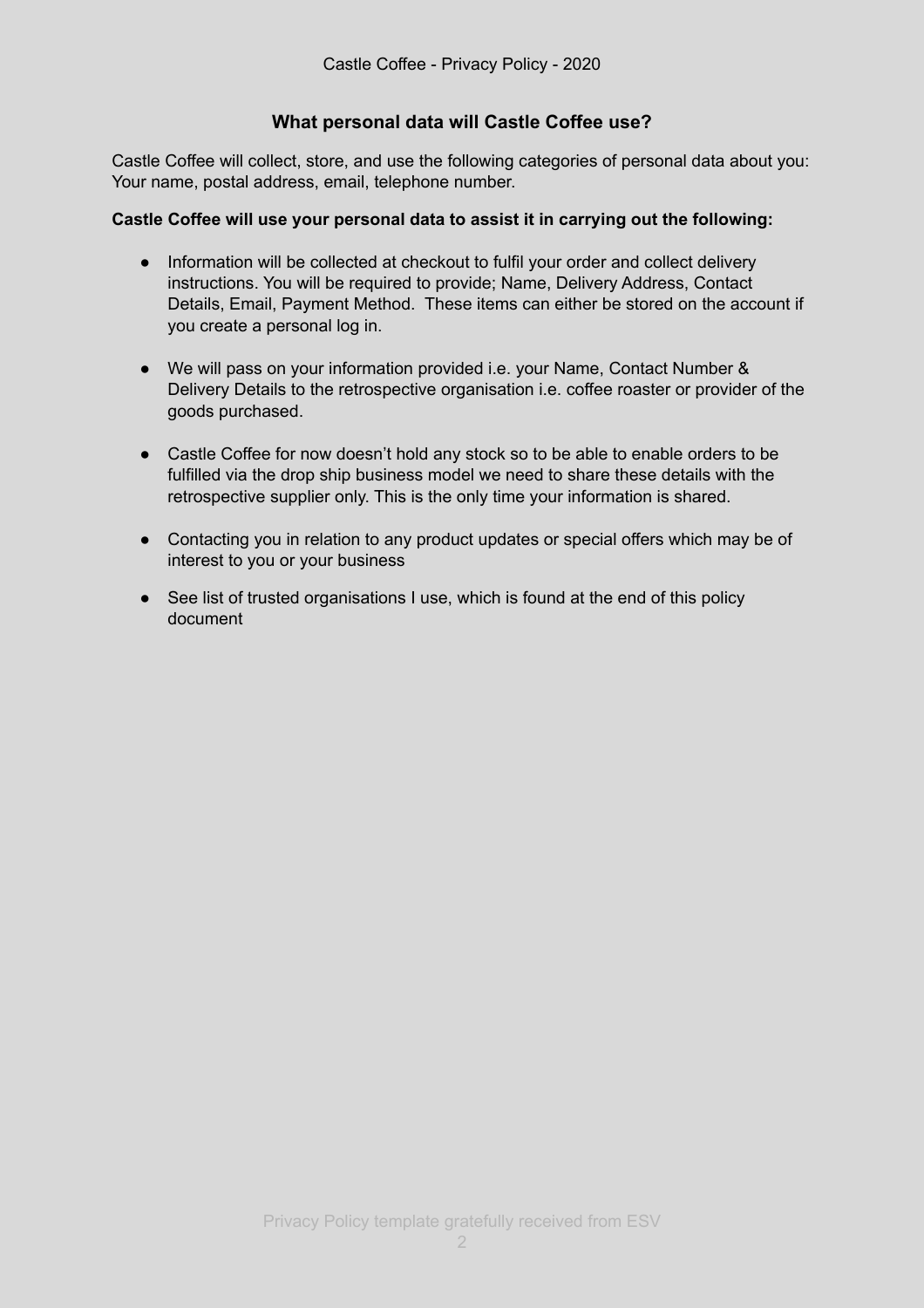# **How Secure is My Information with Third-Party Service Providers?**

All third-party service providers are required to take appropriate security measures to protect your personal data. We do not allow our third-party service providers to use your personal data for their own marketing purposes.

We only permit third parties (see list of trusted organisations) to process your personal data for specified purposes i.e. to fulfil order and delivery instructions and in accordance with specific instructions. The recipient of the information will also be bound by confidentiality obligations.

# **Change of Purpose**

You can be assured that Castle Coffee will only ever use your data for the purpose it was provided and in ways compatible with that stated purpose. If we are required to alter the need to use your personal data for an unrelated purpose, we will notify you and I will explain all relevant information.

#### **Data Retention Periods**

We will only retain your personal data for as long as necessary to fulfil the purpose(s) for which it was obtained, taking into account any legal/contractual obligation to keep it. Where possible Castle Coffee will record how long it will keep your data, where that is not possible, we will explain the criteria for the retention period. Once the retention period has expired, the respective data will be permanently deleted If you require further information please contact us.

• Once the retention period has expired, any respective data will be permanently deleted.

#### **Planned data transmission to third countries**

There are no plans for a data transmission to third countries.

#### **Updates to this notice**

Castle Coffee may make changes to this notice from time to time, particularly if we change how to use your information, and change the goods and products offered. You can always find an up-to-date version of this notice on my website at www.castlecoffee.co or you can ask for a copy.

#### **My use and sharing of your information**

**Castle Coffee** will collect and use relevant information about you, your transactions in relation to our services and monitor the purchases of our products and services. I will typically collect and use this information for the following purposes:

- Fulfilling contract This basis is appropriate where the processing is necessary for me to complete the order
- Administrative Purposes We will use the information provided by you, collected by subscribe form to issue a newsletter.
- Third parties Castle Coffee uses external third parties to facilitate certain functions on our behalf. We will ensure that any information passed to third parties conducting operational functions on our behalf will do so with respect for the security of your data and will be protected in line with data protection law and any systems of data protection held up by the third parties themselves. See the list of trusted organisations I use at the end of this policy document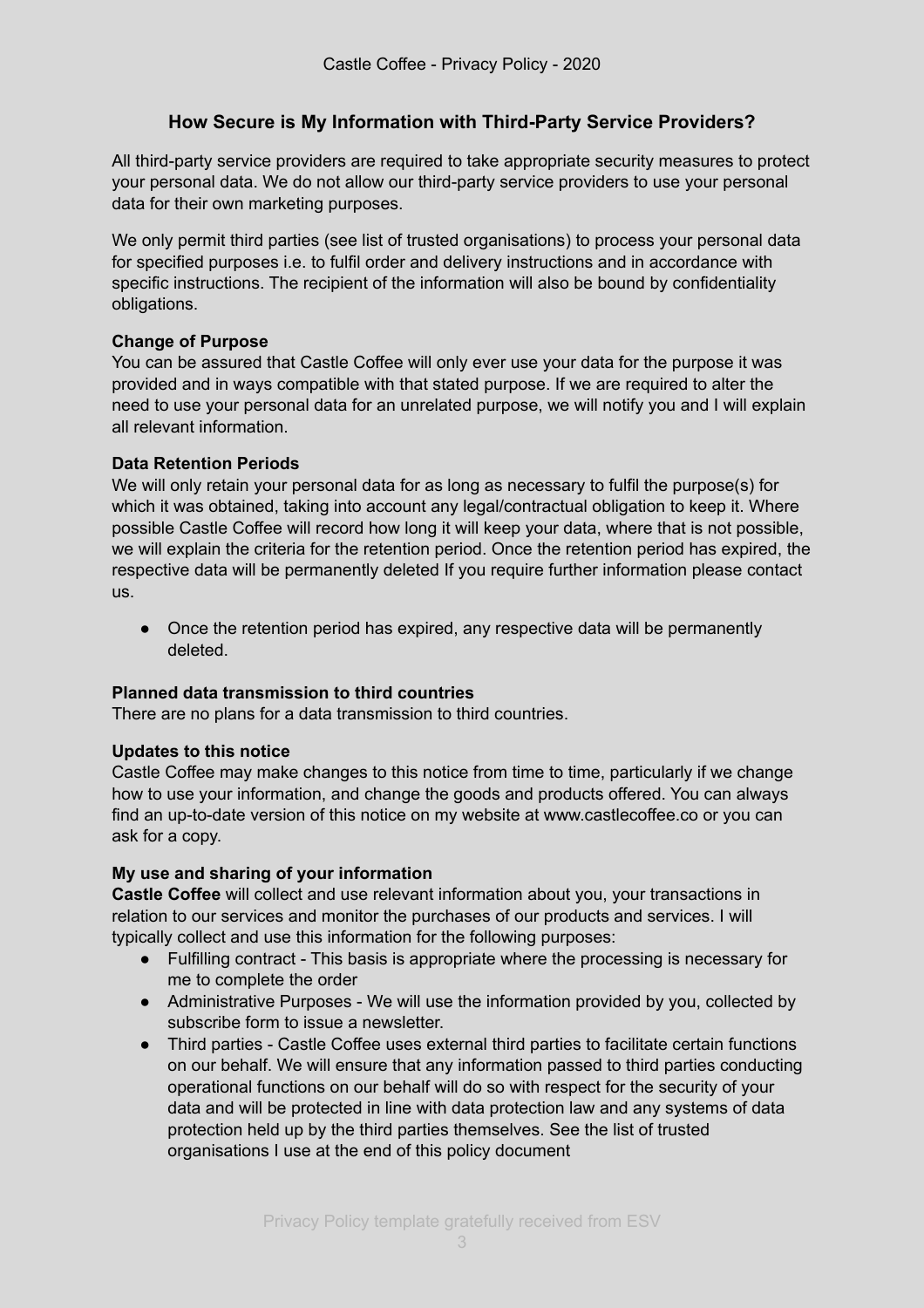● Electronic Payments - When you use electronic payment services to transfer money to Castle Coffee as payment this is completed by via Wix SSL Secure Shopping or PayPal. Your information will show the transaction as completed.

# **Our Legal Duty**

This basis is appropriate when I am processing personal data to comply with UK or Northern Ireland Law.

# **Legitimate interests**

A legitimate interest is when we have a business or commercial reason to use your information. But even then, it must not unfairly go against what is right and best for you. If Castle Coffee rely on my legitimate interest, we will tell you what that is.**Your Consent to** 

# **Marketing and Market Research**

To help improve and measure the quality of our products and services we which to provide, Castle Coffee may undertake market research from time to time. This could include using specialist market research companies.

# **Your Rights in connection with your personal data are to:**

- To find out whether we hold any of your personal data and if we do to request access to that data that to be furnished a copy of that data. You are also entitled to request further information about the processing
- Request correction of the personal data that CC hold about you. This enables you to have any incomplete or inaccurate information we hold about you rectified
- Request erasure of your personal information. This enables you to ask us to delete or remove personal data where there is no good reason for me continuing to process it. You also have the right to ask me to delete or remove your personal data where you have exercised your right to object to processing (see below)
- Object to processing of your personal data where we rely on a legitimate interest (or those of a third party) and there is something about your particular situation which makes you want to object to processing on this ground. You also have the right to object where CC processes your personal data for direct marketing purposes
- Request the restriction of processing of your personal information. You can ask CC to suspend processing personal data about you, in certain circumstances
- Where we process your data based solely on your consent you have a right to withdraw that consent at any time and free of charge
- Request that we: a) provide you with a copy of any relevant personal data in a reusable format; or b) request that CC transfer your relevant personal data to another controller where it's technically feasible to do so. Relevant personal data is personal data that: You have provided to us or which is generated by your use of my services. Which is processed by automated means and where the basis that I process it is on your consent or on an agreement that you have entered into with me
- You have a right to complain to the Information Commissioners Office (ICO) in respect of any processing of your data by; Tel: 028 9027 8757 or 0303 123 1114 Email: [ni@ico.org.uk](mailto:ni@ico.org.uk) Post: ICO, 3rd Floor, 14 Cromac Place, Belfast, BT7 2JB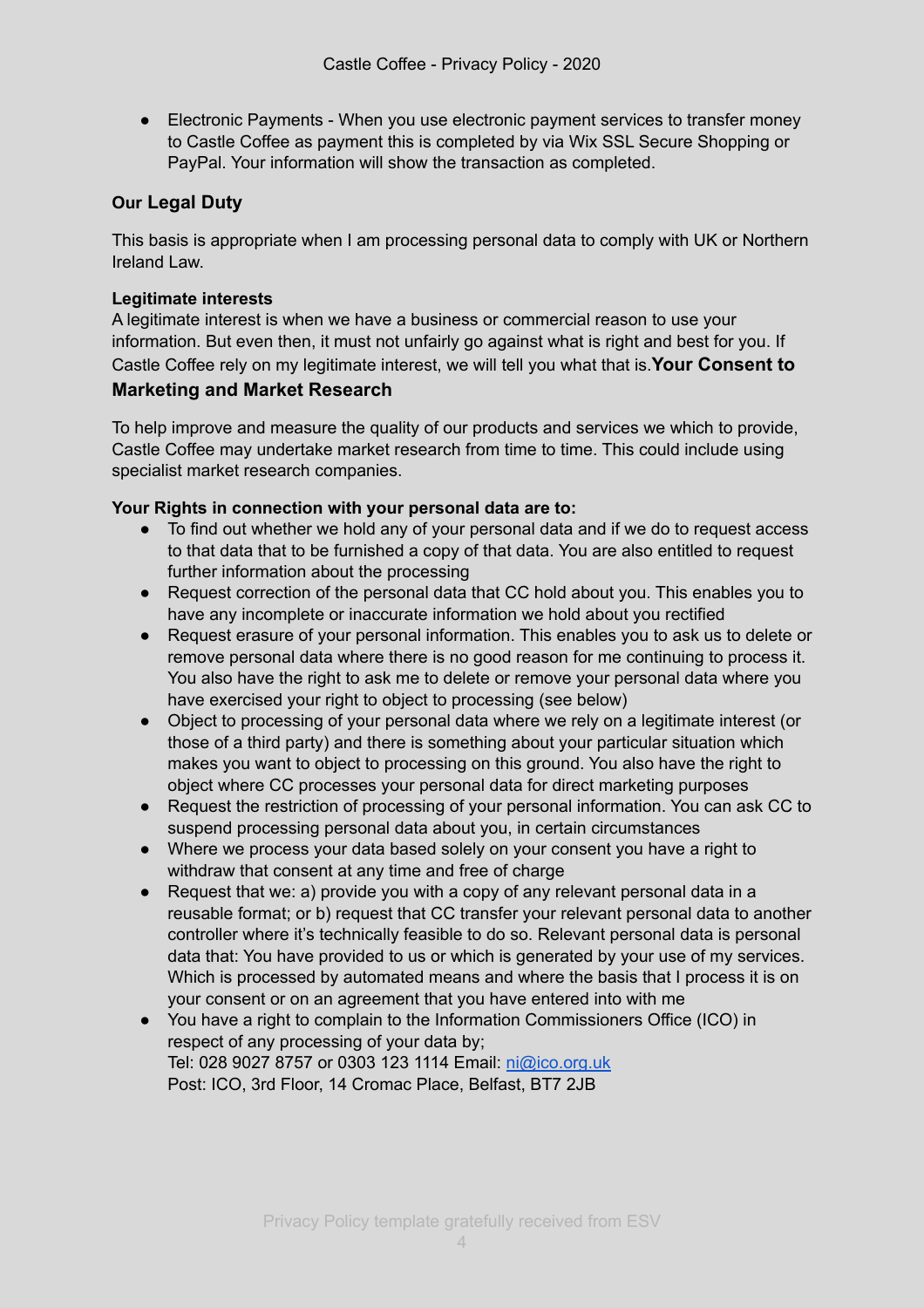Please note that the above rights are not always absolute and there may be some limitations.

If you want access and or copies of any of your personal data or if you want to review, verify, correct or request erasure of your personal information, object to the processing of your personal data, or request that Castle Coffee sends you a copy/a third party a copy your relevant personal data in a reusable format please contact me using the listed contact details above.

There is no fee in using any of your above rights, unless your request for access is clearly unfounded or excessive. We also reserve the right to refuse to comply with the request in such circumstances.

Castle Coffee may need to verify your identity if we have reasonable doubts as to who you are. This is another appropriate security measure to ensure that personal data is not disclosed to any person who has no right to receive it. We want the service provided by us to meet your expectations at all times. Please help Castle Coffee by immediately notifying me if there are any changes.